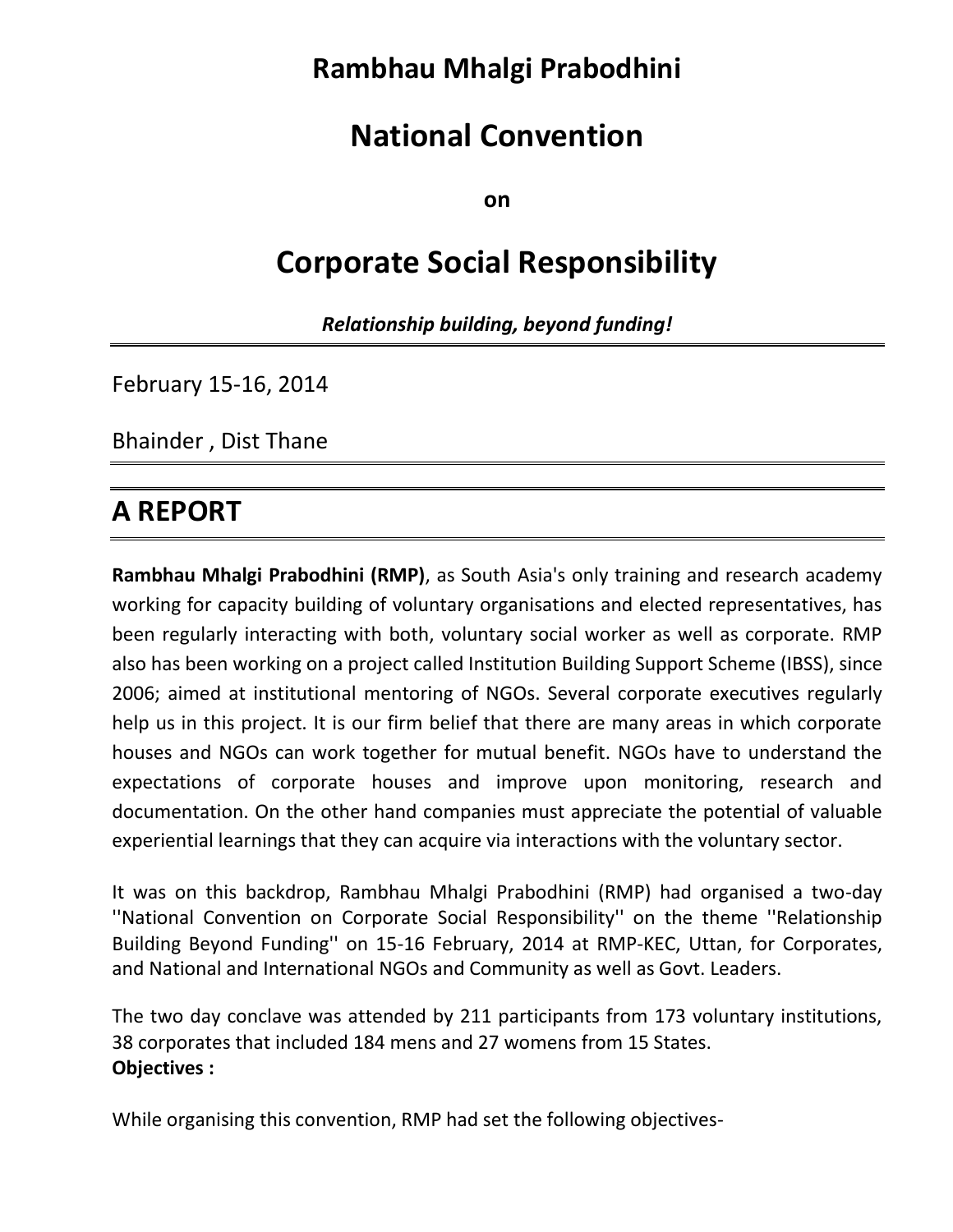- Create a common platform for the Government, Corporates, NGOs, and Communities to plan for integrated development.
- Expand companies' CSR role to focus more towards participative mechanisms aimed at improving the national developmental indicators.
- Explore the idea of Mutual Mentorship between corporate houses and voluntary organizations, where the former mentors the later on technical, managerial aspects and the later helps the former in developing deeper insights into community issues, socio-economic and cultural aspects of sustainable development.
- Build capacity of implementing partners and individuals for collective, sustainable and economic development.
- Develop a platform for knowledge exchange and solution. Methodology

In order to ensure quality deliberations and participation from all over India and also striking a right balance between the voluntary and the corporate sector; RMP had constituted an Organising Committee for this convention. This Committee had following members –

| Lalitha Kumarmangalam, Chennai - Chairperson | Mangalprabhat Lodha, Mumbai       |
|----------------------------------------------|-----------------------------------|
| Dr. Anant Pandhare, Aurangabad               | Prabodh Thakkar, Mumbai           |
| Anup Agarwalla, Ranchi                       | Rajesh Shah, Mumbai               |
| Basant, Delhi                                | Sanjay Chaturvedi, Haridwar       |
| Binod Bawri, Kolkata                         | Santosh Gupta, Delhi              |
| Dr. Bharat Pathak, Chitrakoot                | Shaina N.C., Mumbai               |
| Dr. Indumathi Rao, Bengluru                  | Dr. Vinay Sahasrabuddhe, Convener |
| Joy Bandekar, Delhi                          | Raveendra Sathe, Co convener      |
| Dr. Malika Nadda, Shimla                     |                                   |

Apart from organizing team Shri. Neelesh Kulkarni, Pune and Dr. Medha Somaiyya , Mumbai were in the functional process of the convention.

### **Inaugural Session:**

Welcoming the delegates and guests at the inaugural session, Dr Vinay Sahasrabuddhe, director general of Rambhau Mhalghi Prabodhini called upon the need for bringing in professional elements in the functioning of the non government organisations without diluting the existing ethical practices and motivational behaviour to achieve the stated social objective.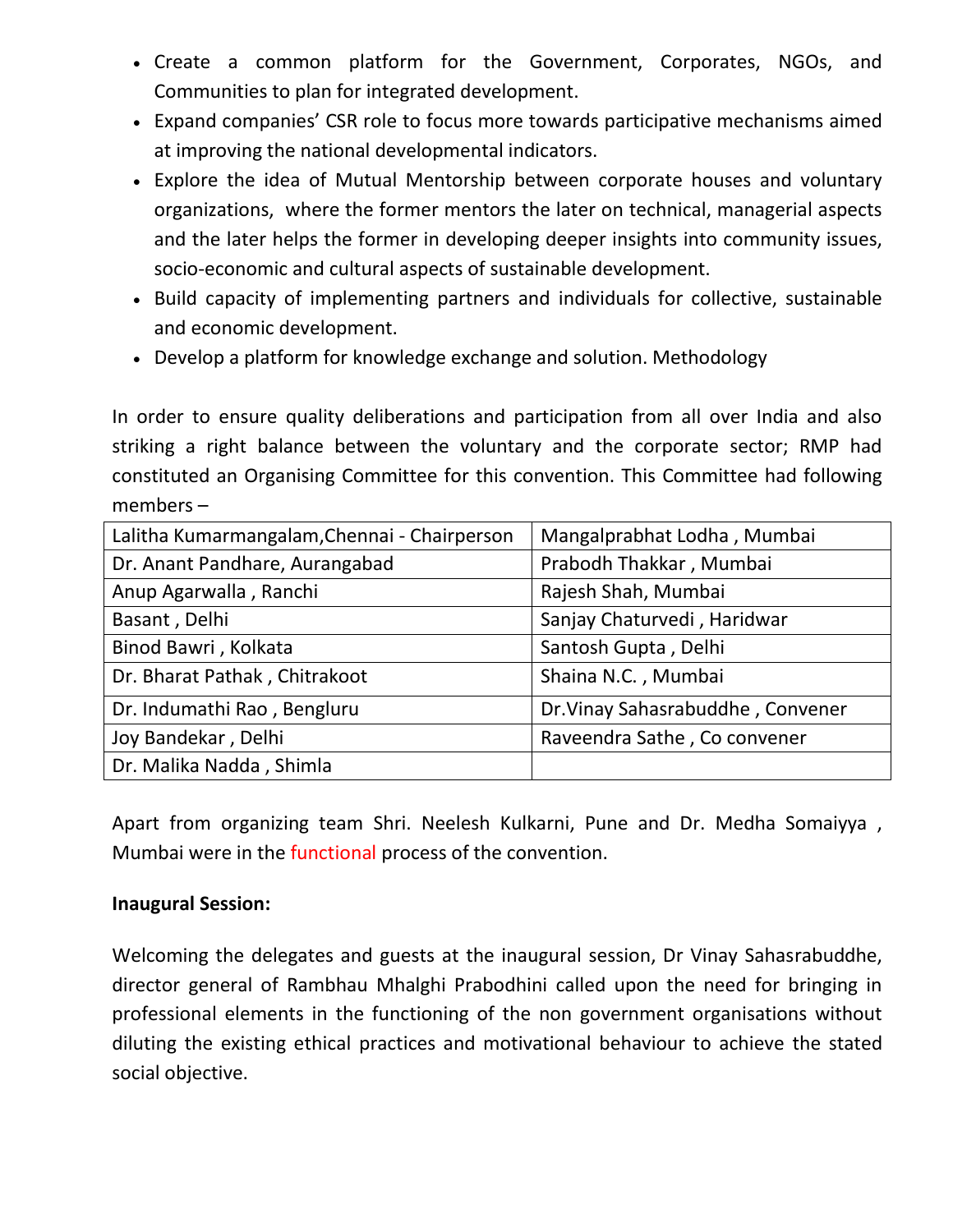Drawing a parallel among the deteriorating functioning of non government organisations in sync with those in media and politics, Dr. Sahasrabuddhe, in lighter vein said that a spell check about the word NGO indicates EGO.

Stating that CSR is not restricted to fund raising, Dr. Sahasrabuddhe said that responsibility term in CSR does not stand for guarantee from the corporate.

While enumerating RMP's role as an institutional mentor, he indicated that CSR cannot be merely done by contribution by corporate but by active participation.

Affirming that this was an era and age of relationships, he recalled the conclave of voluntary organisations organised by RMP for the past 2-3 years by gathering resources from across the spectrum.

Congratulating Rambhau Mhalgi Prabodhini for its initiative on the subject of CSR, Goa's Chief Minister Manohar Parrikar, in his Inaugural Address spoke about the extreme ends of indians like the swinging pendulum. Either we destroy ecology or regulate environment, he said giving an instance in mining.

However, Parrikar was of the view that any government with an able bureaucracy is in a better position to achieve social objective than any corporate or multinational company.

Stating that monetary funding is not the criteria to initiate CSR, Parrikar urged India Inc to see beyond profit and consider it as a duty and explore to raise their kitty for social purpose as social costs also contribute to their earnings.

It is a one thing for a NGO to agitate and another thing to execute, he said with reference to the recent NGO turned political activism in the country. He also advised NGO activists to be sound and responsible by taking a few steps back before taking a leap to avoid hostile scene.

Calling activists to put their mind behind the organisation and not before the organisation, he softly reprimanded them by saying that CSR was not a PR exercise and also cautioned them to look into the ill-effects of their opinions.

Delivering her key-note address, Mrs Lalitha Kumarmangalam, ex corporate (Ashok Leyland),founder of the Chennai based ngo – Prakriti and also Chairperson of the Organising Committee of this convention said that the new law was a recent phenomenon and without the law in the past, companies like Wipro and Airtel have been doing this work quietly.

Making it clear that the law is not mandatory as it does not levy a penalty or punishment for not adhering but merely seeking an explanation in the form of reason for not spending the said amount, she said.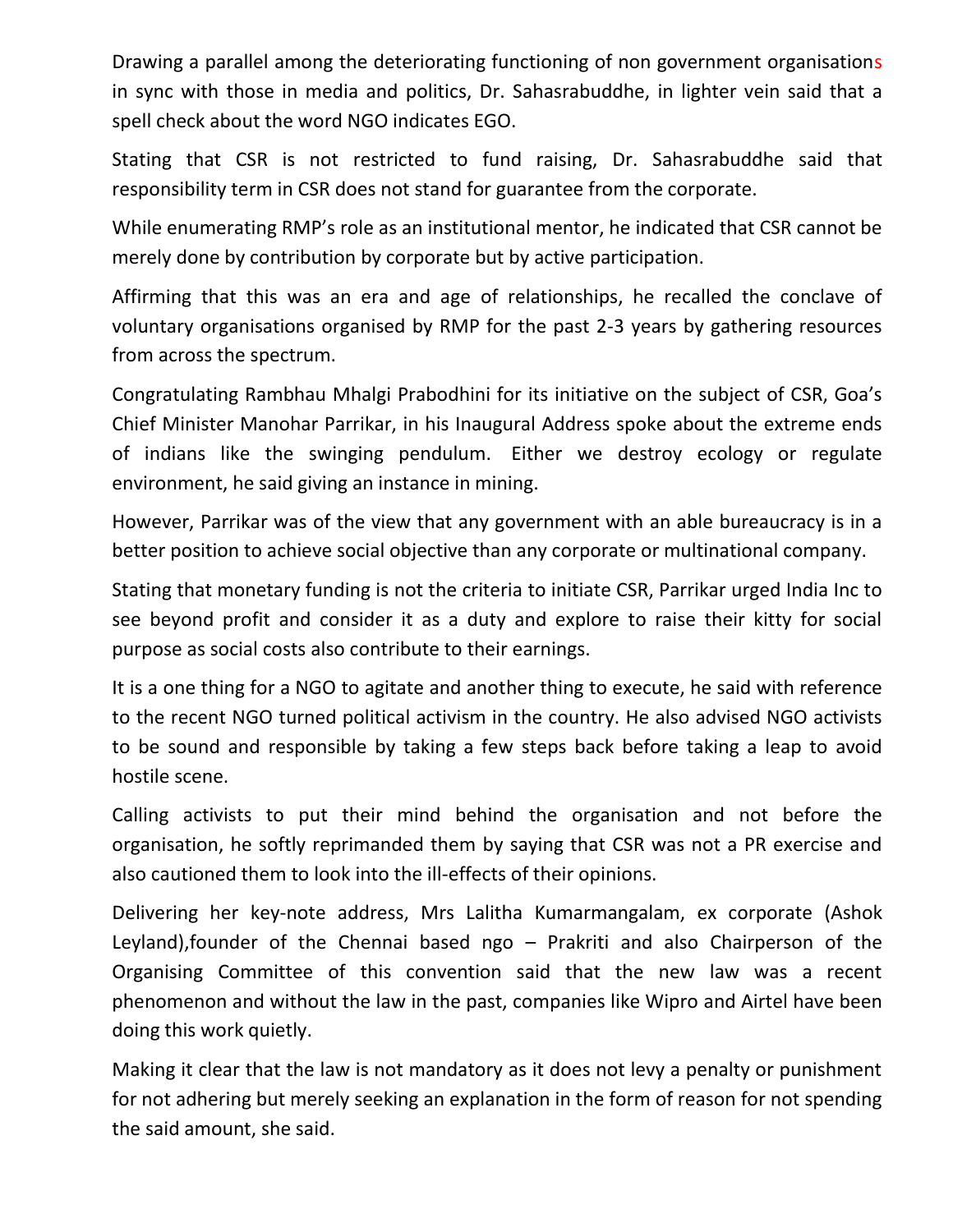She called for responsible practices in CSR to ensure that it is sustainable. Companies who fund projects with social objective have every reason and right to know the outcome of the spending as they have to reply to their shareholders. Hence NGOs must develop monitoring, reporting techniques along with methodology and bridge or narrow down the trust deficit with the corporate. NGOs within the fraternity must also overcome the element of insecurity among them and reduce the rivalry in a race to increase market share, she said.

Reminding NGO activists about the two-way communication between them and corporate, Lalitha Kumarmangalam said large companies are willing to disburse funds subject to report and monitoring techniques and we need to raise our efforts to achieve that objective.

# **CSR: Legal Framework and Practical Interpretations**

Explaining the broad contours of the CSR law, Mukund Chitale, renowned chartered accountant and former President of The Institute of Chartered Accounts of India asked NGO activists to keep their thinking hat in the form of ego outside the office, as it does not help the social cause.

"If I am using someone else resources, I must use them more resourcefully," he said in an apparent reference for judicious usage of available resources donated for social purpose.

Commenting on operational and social risk from a perspective of an NGO, Chitale , said NGOs floated by an individual without a succession plan originates and ends with him compared to those broad base NGOs that are started based on thought process.

Companies flushed with funds and falling within the norms of CSR are well within their right to form their own Trust and do a better job unless they decide to outsource it to an NGO, he said.

Such NGOs must ensure that they must look at fulfilling their revenue expenditure from in-house means while capital expenditure can be mobilised by raising funds, Chitale said.

On the social risks, Chitale reminded NGOs to maintain their books of account in order and follow the law in letter and spirit. He suggested them to fight the law in a civilised way and not overcome the law by breaking it.

Chitale briefly touched upon the issue of reputation risks, where NGOs are operated more as individual fiefdom. However, he also asked them to think out of box within the given structure and set parameters.

Putting forth his views on the subject, Sanjay Hegde, President, Sewa-Sahayog (an NGO) and also a Chartered Accountant by profession and ex executive director of Global Capital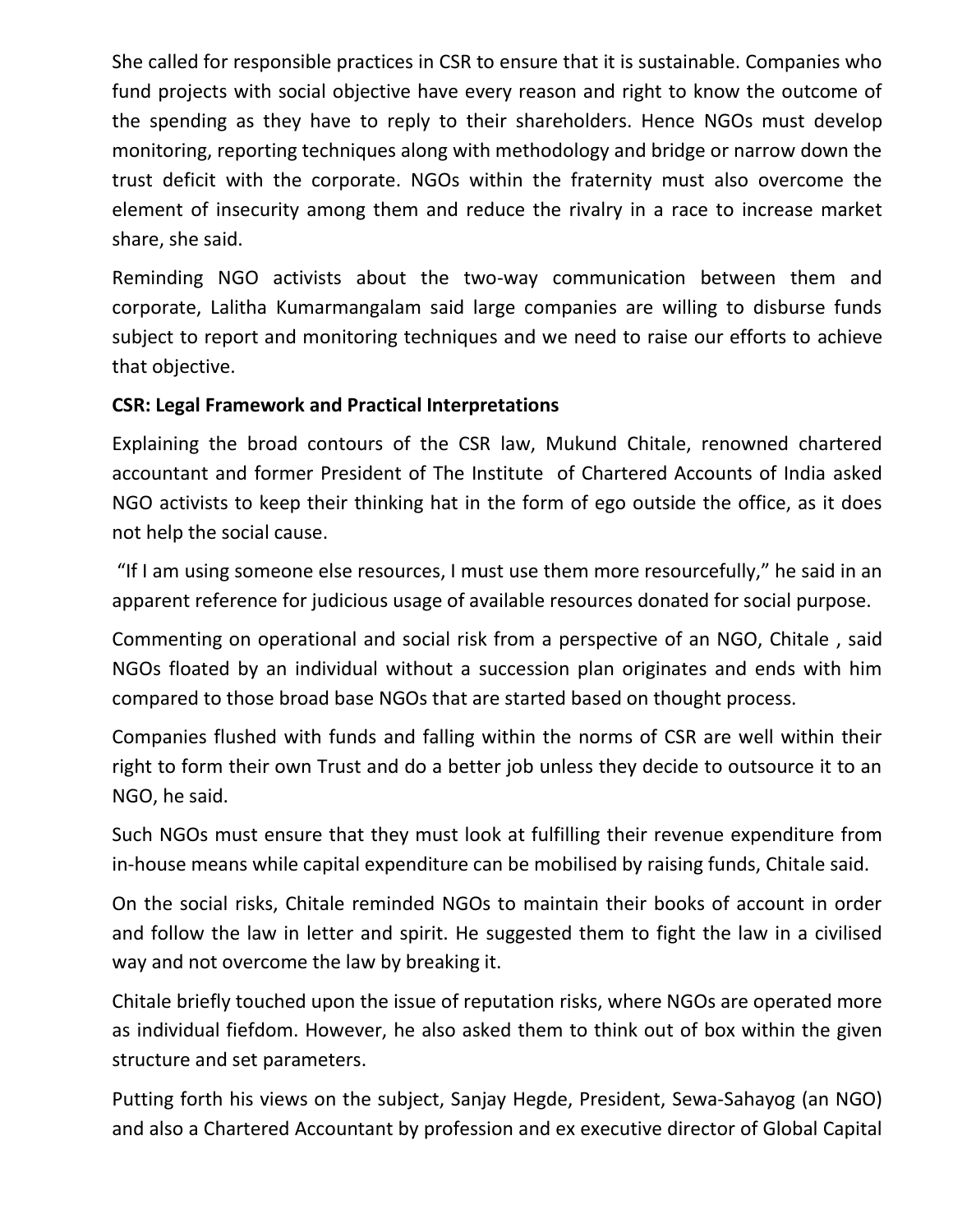Markets Group at PricewaterhouseCoopers Pvt. Ltd.,recalled that philanthropy and CSR was not a new concept to India or Indian companies as the Bhoodan movement of voluntary donating land to the landless initiated by Vinoba Bhave was driven neither by compulsion nor by law.

Even before the law was enacted under section 135 of the companies act, Hegde said that Indian companies were undertaking social responsibility for sustainability.

Explaining the broad features of the act, Hegde said that expenditure incurred on CSR project as per companies act does not fall in the normal course of business. The law seeks to specify projects and programs undertaken under CSR and the surplus amount generated out of such activity is not to be considered as business profit. It calls for transparent monitoring mechanism of the funds spent and they should not be incurred on family members and employees. In other words, the expenditure under CSR cannot be appropriated for its own purpose or business.

The law prescribes the reporting format in the annual report for CSR activity and direct the corporate falling within the norms to devise a CSR policy, clearly pointing its areas of interest. The weblink of CSR must indicate composition of CSR panel of directors, projects undertaken, amount spent and carried forward, implementation agency, reason for not spending, so on and so forth.

According to Hegde, the amount under CSR could be as low as Rs 8,000 crore to over Rs 20,000 crore on the higher side. The estimate does not include profitable closely held private companies not in the public domain.

Going beyond the statutory monetary fund flow under CSR, Hegde also pointed out that employee engagement of large corporations like Dell with 65% employees working as volunteers for larger social benefit going beyond the normal realms of conventional CSR activity.

Speaking about the hurdles in CSR, Hegde pointed out absence of clear linkage between CSR and financial success and lower voluntary adoption of CSR as well as.lack of mechanisms to measure, monitor evaluate and report impacts.

Sharing two myths associated with CSR, Hegde said that smaller companies think it the responsibility of the bigger ones while the other myth is that is mainly a philanthropic exercise. Beyond these two myths, he also pointed out that there are no universally accepted frameworks in CSR and it also suffers from high 'overheads' of implementing and sustaining these efforts.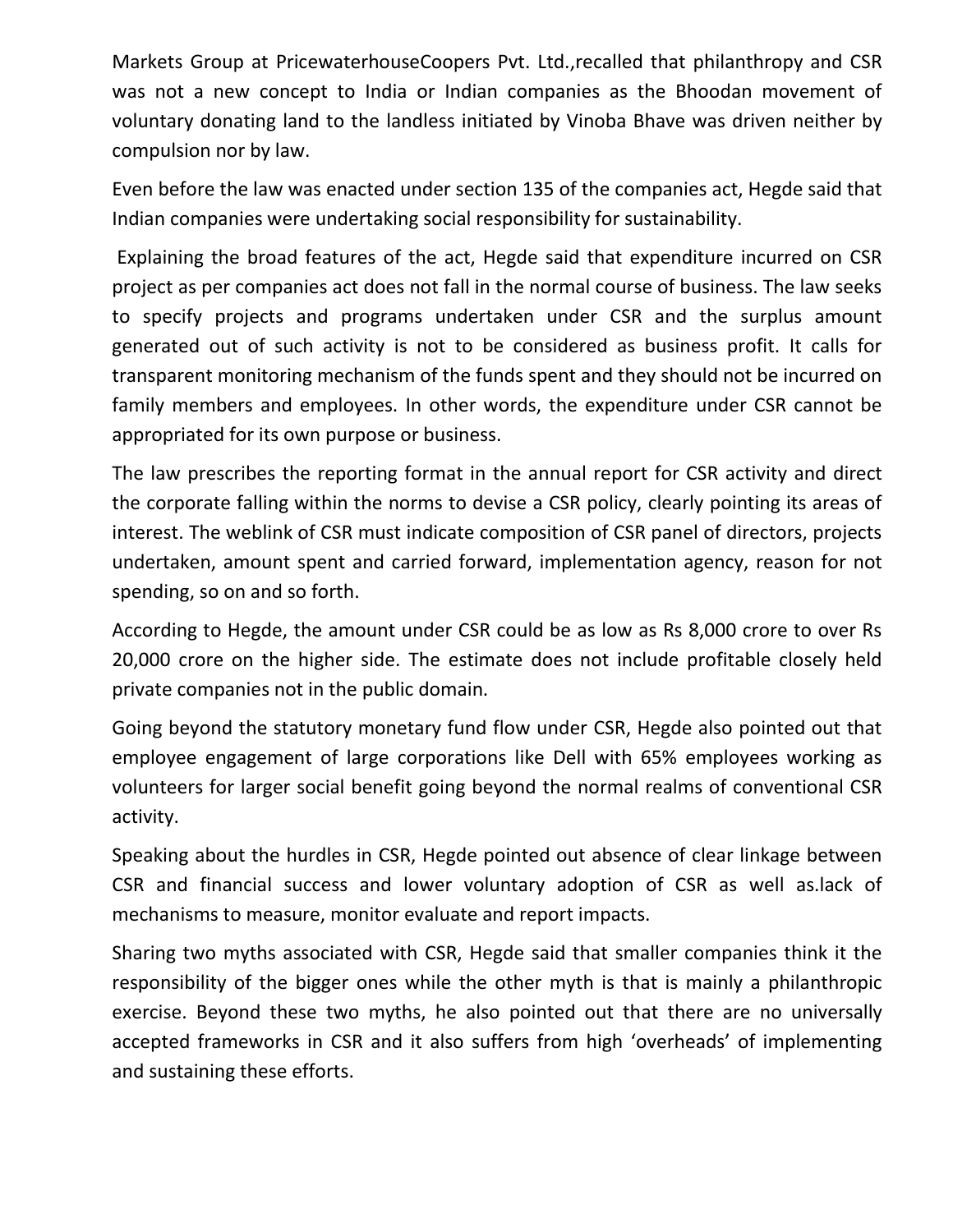On the spending criteria under CSR, Hegde said it was for the board of a company to decide whether to allocate the mandatory CSR funds to a religious trust or philanthropic causes, without distinguishing between them.

Presiding over this session, Ashwin Shroff, Chairman and MD of Excel Industries Ltd.,Mumbi , said that social responsibility of the society in ancient India went beyond the king and his kingdom, and was effectively looked after by the wealthy and wise people.

Stating that there was enough for everyone's need though not for everyone's greed, Shroff expressed concern that CSR law may have the potential to be misused by those not having honourable intentions.

However, with his vast experience of five decades in the corporate sector, Shroff believed that business objective and social objectives can be converged under CSR.

## **Session 3**

Mutuality of Expectations of Corporate and Voluntary Organisations

Dr. Anant Pandhare who coordinated the session is a doctor by profession and presently Executive Trustee and Medical Director of Dr. Hedgewar Hospital, Aurangabad, Maharashtra.

Describing VOs behaviour like son-in-laws and funding corporate like father-in-laws, Dr Anant Pandhare , sought a matured partnership between the two towards a right alliance. They must understand problems of each other in mutual interest.

A good NGO must be internally sound with good external communication and adaptive approach with a better world view, Pandhare said.

Speaking on the CSR landscape in India, Parul Soni who is the Practice Leader of the Development Advisory Services and the Global Deputy Leader for Not-for-profit organizations at Ernst and Young said, liberalization in 1992 changed the backdrop as the Indian companies became responsible in a strategic sense. Earlier it was a charitable approach and more of philanthropy. But now companies here will have to ally with NGOs and be on equal footing as CSR is not considered as expenditure but now termed more as an investment with stakeholder engagement.

India has 3.2 million NGO, but only 150-200 of them may be prominent and visible. A large number of them are in healthcare and education. It normally takes 3-4 years to see an impact of CSR activity, based on the parameters of programs, objective and visibility, he said.

According to Soni, the top 300 Indian companies will have in its kitty – Rs 12,500 crore for disbursement under CSR. Drawing an ideal framework for an effective CSR activity, NGOs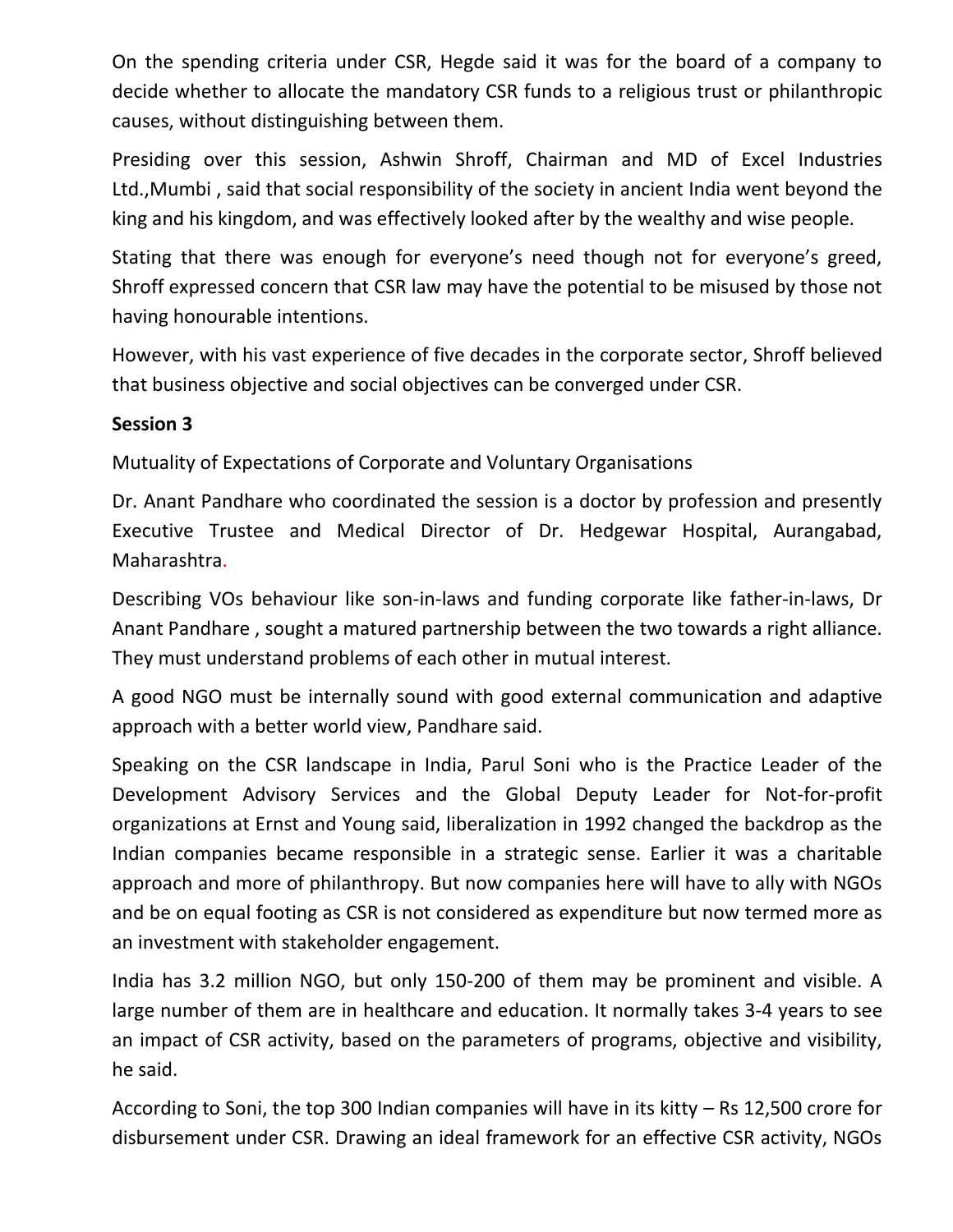will have to align themselves with the business objective of the corporate, ensure sustainability, comply with the provisions of the companies act, be result oriented and scale up the project, he said.

Soni pointed out four key factors that included risk mitigation, license to operate, reputation and moral obligation that could justify corporate to undertake CSR.

According to section 135 of the companies act, those companies with networth of Rs 500 crore or more or; turnover of Rs 1000 crore or more or; net profit of Rs 5 crore or more.

If a company fails to spend CSR amount, the Board shall in its report specify the reasons for not spending the amount.

Under schedule VII, CSR activities are permissible in the areas including eradicating extreme hunger and poverty, promotion of education and gender equality, women's empowerment, reducing child mortality, improving maternal health, combating human immunodeficiency virus, acquired immune deficiency syndrome, malaria and other diseases, environment sustainability, enhancing vocational skills among others.

Speaking out his mind, Ashish Gautam President of Divya Prem Sewa Mission, Haridwar said historically, unsustained relationships resulted in revolution, due to conflict across various classes of society. He strong advocated that corporate needed the assistance of NGOs rather than vice-versa. While character and ethics are applicable to NGOs, are they not applicable to corporate. Why are they let off, he questioned.

Are corporate not responsible for depleting natural resources and making an effort to make up good for the social cause. Citing a case of electronic waste from the rising usage of mobile phones, Gautam said, Mobile phone manufacturers must reach out to NGOs for their disposal rather than NGOs reaching out to them. Similar is the case with other pollutant generating industries, he said.

Hence, the corporate officials must be sensitised with work undertaken by NGOs.

Subash Ray, Head of CSR dept of Tata Sponge said that there was a deep gap between NGO undertaking CSR work and corporate.

Ray also observed that baring few, most of the CSR approach by many corporates are not found to be need based, without consultations with the beneficiaries, driven more by whims and wishes of few individuals of the company and above all without being people centric.

He also lamented on the fact that there was no synergy with government schemes, programs and more often than not the design in CSR activities were short-sighted without any periphery focus.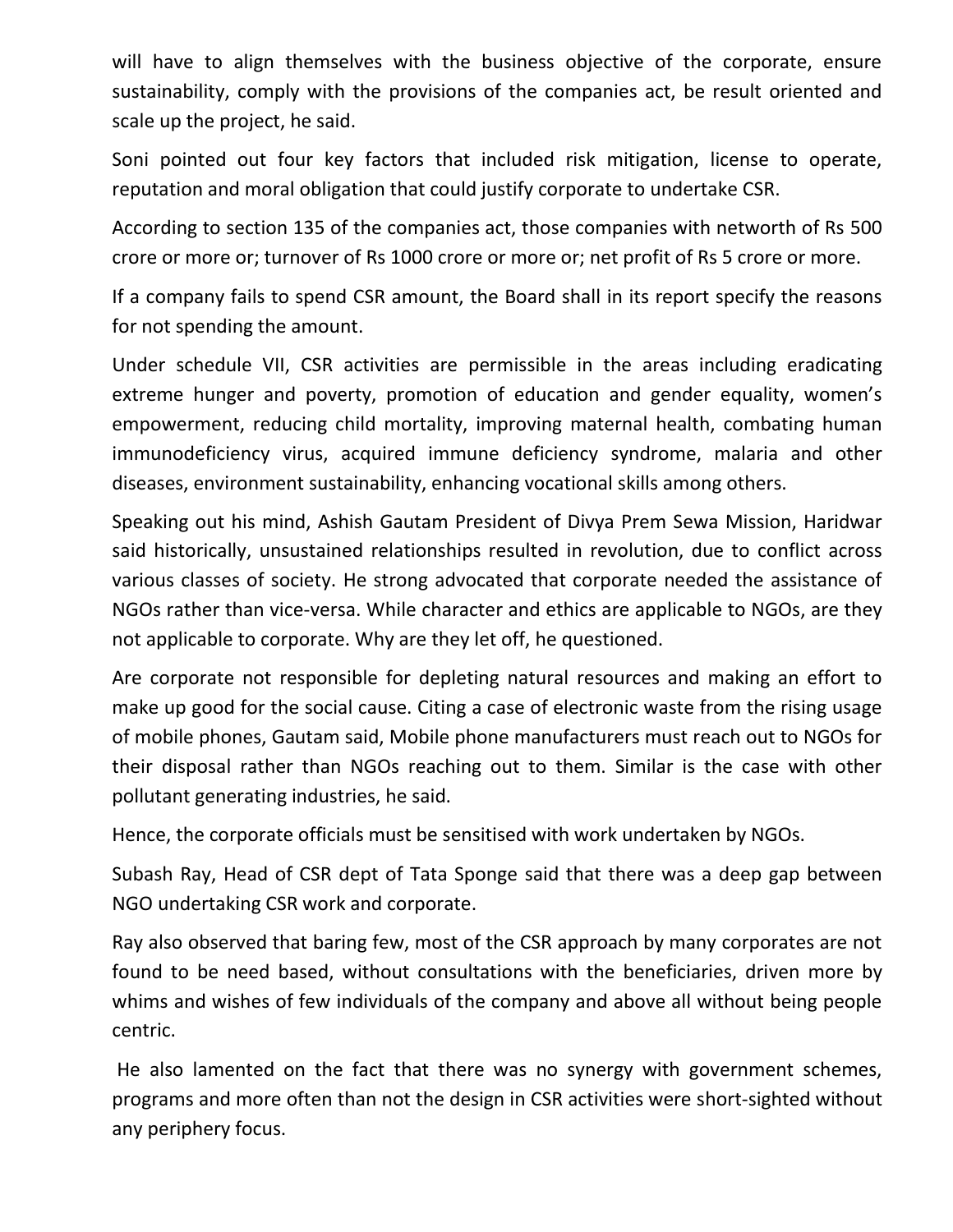Hence the scope for NGOs seeking to undertake CSR work on behalf of corporate would be to identify peoples need and implement programs which will sustainable in nature and bring visibility to the company. NGOs through such activities should be able to minimize community tension, reduce their dependency on the company by developing employability and alternate source of income and linking them with govt. schemes and district administration, Roy said.

Bharat Pathak Secretary of Deendayal Research Institute(DRI) who is also the in-charge of its projects at Chitrakoot added the word moral responsibility to the term social responsibility within CSR. Companies are not wrong in mentioning their expectations and the outcome on the fund deployed on their behalf, he said.

G. Vasudeo, senior social worker, thinker and Secretary of Natural Resources Development Project (NARDEP) of Vivekananda Kendra at Kannyakumari said CSR is not only charity but also about participating in people's problem. Terming CSR as a multidimensional approach, he called for replenishment of resources taken from nature. With 2% responsibility, you cannot be 98% irresponsible. Corporate should talk about harmony of the society via CSR and if their produce is something that is disrupting in nature then CSR is just a whitewash, he said.

Sharing an instance, Vasuedeo said that Swami Vivekanand made Tata realize the need to give back to the society in a concrete everlasting way, which resulted in the Indian Institute of Science at Bangalore.

Drawing a phrase from Bhagwad Gita and relating Yajña to CSR, Vasaudeo said, A good Yajña should have adherence to the rules (Vidhi), creation of wealth (Annam), creation of joyous atmosphere (Mantra), judicial distribution of wealth (Dakshina) and sincerity of purpose (Shraddha).

Going beyond the fund raising, Vasudeo said, the act of sharing should be done in a way it empowers both the giver and the receiver. It should not diminish the giver and the receiver and ultimately should be an act of cleansing the mind, he said.

### **Idea of Relationship Building**

Corporates ally with NGOs for their own interest. In the past, without being mandatory, they undertook CSR to have a public face after fulfilling their primary objective of making profit, said Santosh Gupta, a former senior Govt. Official and an expert in disaster management.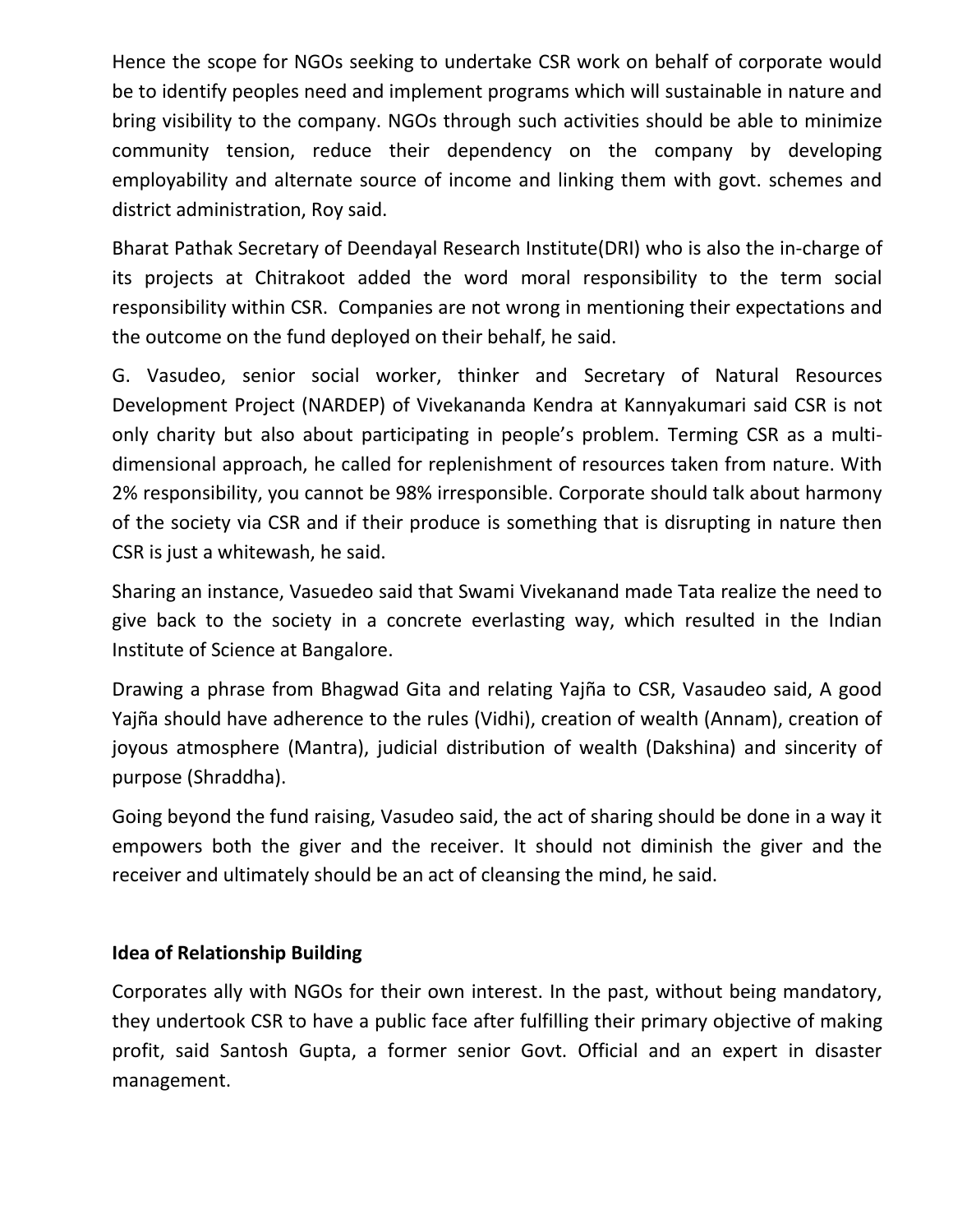The new company bill, initiated since 2008, was also equally pursued by corporate to create their own space in public life via CSR. However, NGOs need to come up with a fresh mind set to understand corporate responsibility as also their own responsibility.

NGO must also look at liasoning with the government and consider it as its partner in CSR in equal proportion as much as the corporate. Gupta cited several cases like Banasthali University, the largest university for women education near Jaipur supported by top corporate as also other CSR initiatives of GSK and Titan.

Corporates benefit by enhancing image, credibility and visibility in the market via CSR. They will not need brand ambassadors or socialites in their advertising campaign, if they have actual social work to prove, Gupta said.

He also pointed out the rising economic disparity with the fastest growing economy on one side and ranked 119th in human development index among the 169 nations.

Gupta also pointed out that foreign funding to NGO has reduced as they are no more allowed to route funds through foreign NGOs.

Speaking about the various pattern of relationship, Gupta elaborated on Philanthropic relationships, Transactional relationships and Integrative relationships to be developed by NGOs to achieve their stated objectives.

Under philanthropic relationships, the nature of association between the corporation and nonprofit organization is largely that of charitable donor and recipient. Such relationships are the most common but are increasingly reducing as they are migrating to the next stage. Through this relationship, the nonprofit organization increases its funding ability and the company enhances its reputation as a community supporter.

Under transactional relationship, companies engage NGOs through specific activities such as cause related to marketing and event sponsorships. For companies, the relationship is directly related to business operations and the partnership is more contractual. The interaction between the company and the nonprofit voluntary organization (NGO) is usually limited to the marketing division.

Under integrative relationships, the companies and NGOs take the form like a joint venture that is integral to both the organizations' strategies. Partner's mutual commitment is critical to the success of the venture. Joint activities broaden and personnel interactions intensify, and usually one of the corporate partner's top executives is part of the nonprofit partner's board of directors and is involved in the governance. Procedures are instituted to manage the growing complexity of the engagement. Relatively few partnerships have advanced to this stage.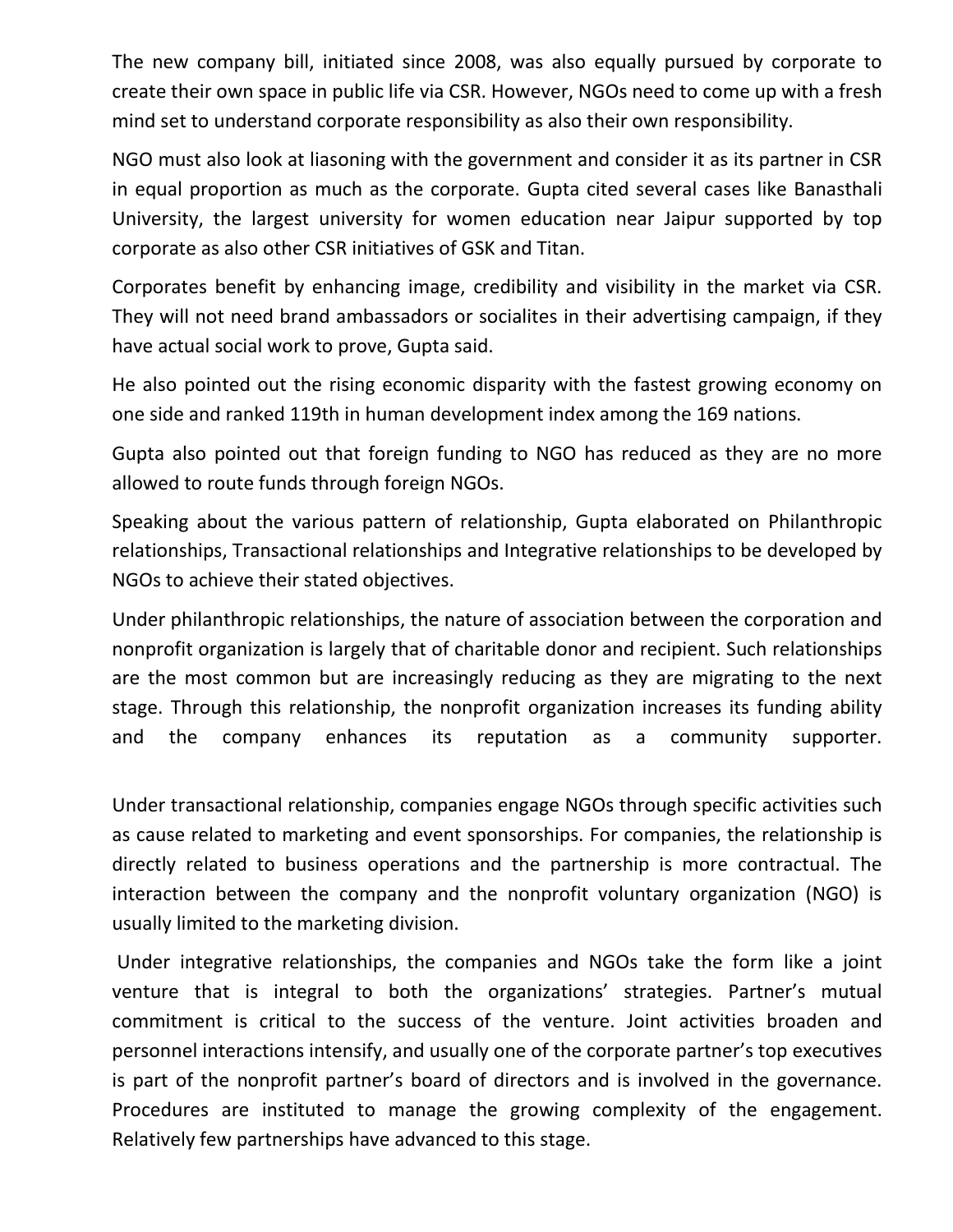Some relationships directly begin at the transactional or integrative stages but most evolve from the philanthropic stage with an increasing understanding of the partner's culture and processes. Many partnerships are hybrids that include philanthropic components along with other projects.

Quoting William Glay Ford, Iytha Mallikarjuna pointed out the difference between a good company and great company. A good company offers excellent products and services. A great company also offers excellent product and services, which NGOs should also follow, he said. Mallikarjuna is ex executive director of Fair Trade Forum – India (FTF – I) and co founder of Believe India Fair Trade.

CSR is nothing but a commitment to improve well being. Being socially responsible means not only fulfilling legal expectations, but also going beyond compliance and investing more into human capital, the environment and the relations with stakeholders, Mallikarjuna said.

NGOs must be sustainable and socially responsible, while protecting sustaining and enhancing human livelihood and natural resources that will be needed in the future.

Quoting from World Business Council on Sustainable Development, Mallikarjuna said that NGOs along with corporate must meet the demand of present generation without compromising the need of the future generation. While ensuring sustainability as a key factor, NGOs and corporate must also ensure ethical means.

He also mellowed down NGOs expectation for government funding by stating that govt will no more fund through NGO as they intend to give benefit directly to the beneficiary through direct fund transfer.

NGOs must also target the right companies in sync with their policy and target audience. For instance, NGOs with education proposal going to pharma companies, who are more interested to fund health projects. Similar mismatch can be avoided when NGOs can pick up the right issues. For instance, someone is dying of malaria and NGOs are working in the area of AIDS because funding is in that area.

Mallikarjuna also briefly touched up on the subject of fair trade as part of ethical trade and the role NGOs can play in this segment.

He also cautioned NGO activist against going for fund raising in individual capacity but make it a collective efforts or an institutional effort of the NGO.

Corporates must realise that unless the society improves, the business for the corporate will not improve. On the other hand, NGOs must also change their mindset as an activist without compromising on principles and values.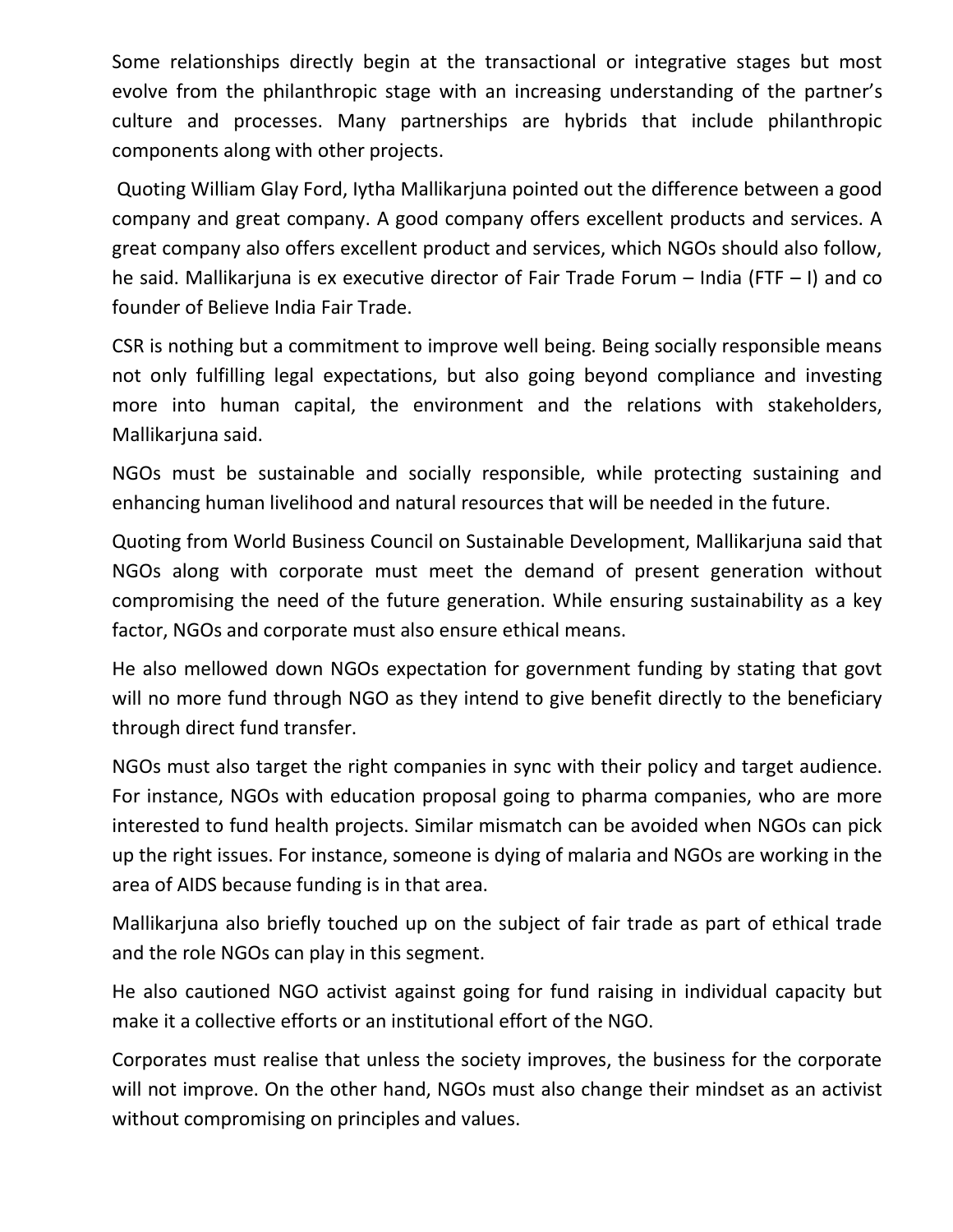A question raised from the audience spoke about the role of rag-pickers as a stakeholder in the increasing solid waste management issues generated by plastic packaging issues and the need to focus on Recyclable packaging or bio-degradable packaging via NGO initiative.

In his concluding remarks, Binod Bawri, well-known industrialist from Kolkata who is also associated with several tribal welfare activities who chaired this session ,said that NGOs need to communicate with trust with all agencies including corporate. Eventually, if society grows, everyone benefits including the corporate and thereby change the country's landscape.

## **Way ahead**

Taking a whirlwind view of the two-day deliberations on CSR, Vinay Sahasrabuddhe believed that there was a need of hand holding among the NGO fraternity to achieve the stated objective. Terming that the thought process of NGOs were on the right track, he reminded the audience to stay committed to the common issues that were dwelt at the conclave. The organising panel of the two-day conclave have conceived a forum or platform by the name Nation First, for which Mrs Kumarmangalam will be the convenor with Santosh Gupta, Subhash Ray and Atul Kulkarni on board. Among the first few initiatives of this forum would be to set up a web portal by April and review the proceedings by calling back all voluntary organisations sometime in June, he said. Subsequent to the implementation of CSR norms from April 2014, it is proposed to organise a training program of CSR officials.

He also call upon NGOs to be proactive in organising interactive discussions and set agenda for future as also invited research papers and approach papers on the subject of CSR.

Speaking on the way forward, Basantji, Gandhian social worker from Bihar said that two things that have primarily evolved from this two day deliberation is the significance of capacity building and networking among NGOs. On their part, NGO must now empower themselves so much that corporate can prefer to shake hands with them over other power centres like politicians or bureaucrats.

Terming CSR as an activity being not confined to any particular ideology or political party, Basantji said that motivation level and our goals must not be left behind in dilemma of this market driven economic regime. He also called upon a need for NGO ministry on the same lines like corporate affairs ministry. If industrialist can have a single window, why not for NGOs, Basantji questioned.

### **Valedictory remarks**